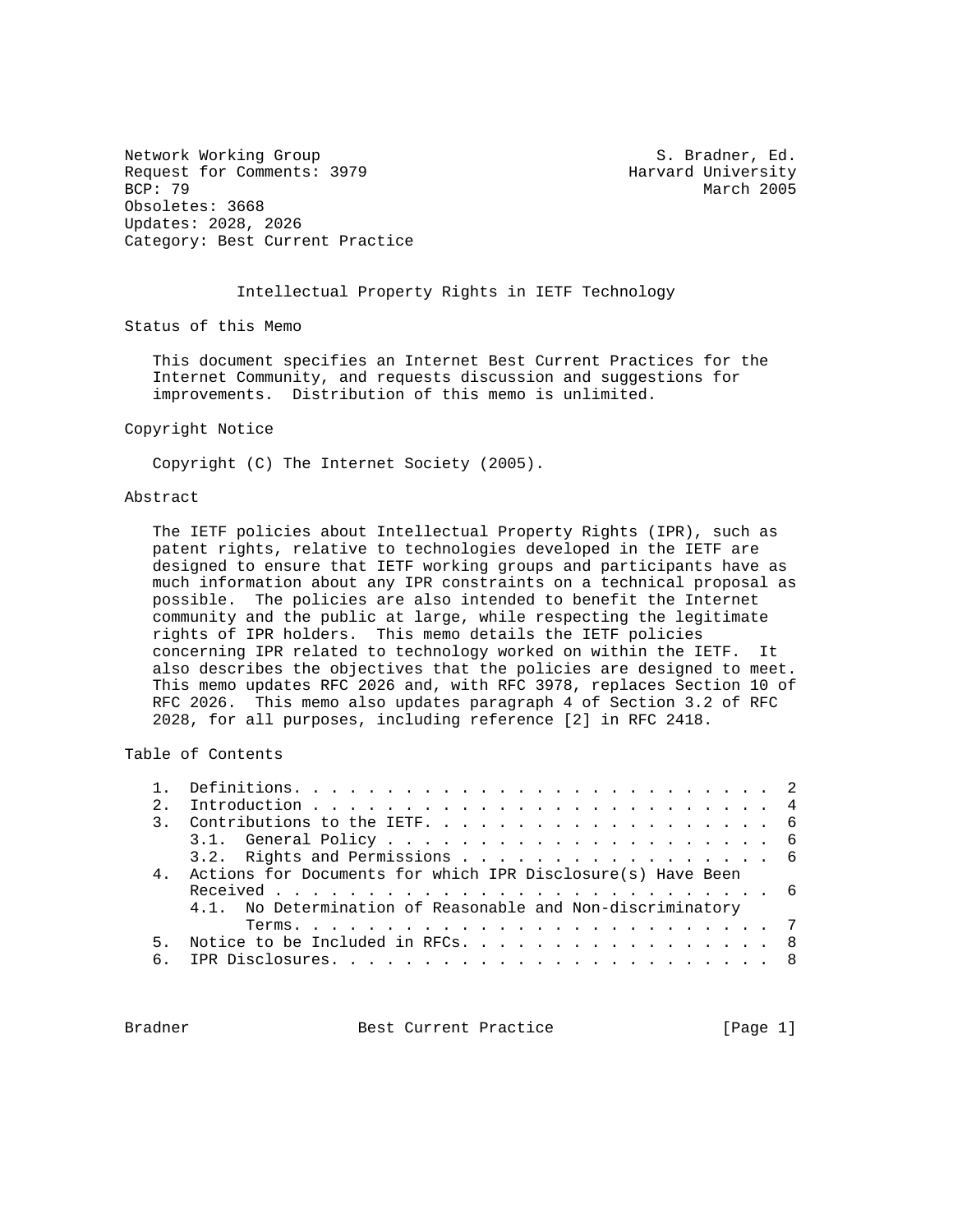|                | Who Must Make an IPR Disclosure? 9<br>6.1.                            |  |
|----------------|-----------------------------------------------------------------------|--|
|                | The Timing of Providing Disclosure 9<br>6.2.                          |  |
|                | How Must a Disclosure be Made? 11<br>6.3.                             |  |
|                | What Must be in a Disclosure?. 11<br>6.4.                             |  |
|                | 6.5. What Licensing Information to Detail in a Disclosure 12          |  |
|                | 6.6. When is a Disclosure Required? 12                                |  |
| 7 <sub>1</sub> |                                                                       |  |
| 8 <sub>1</sub> | Evaluating Alternative Technologies in IETF Working Groups 13         |  |
|                | Change Control for Technologies. 14                                   |  |
|                | 10. Licensing Requirements to Advance Standards Track Documents. . 14 |  |
|                | 11. No IPR Disclosures in IETF Documents 14                           |  |
|                |                                                                       |  |
|                |                                                                       |  |
|                | 13.1. Normative References 15                                         |  |
|                | 13.2. Informative References 15                                       |  |
|                |                                                                       |  |

- 15. Editor's Address . . . . . . . . . . . . . . . . . . . . . . . 16 Full Copyright Statement . . . . . . . . . . . . . . . . . . . 17
- 1. Definitions

 The following definitions are for terms used in the context of this document. Other terms, including "IESG," "ISOC," "IAB," and "RFC Editor," are defined in [RFC2028].

- a. "IETF": In the context of this document, the IETF includes all individuals who participate in meetings, working groups, mailing lists, functions and other activities which are organized or initiated by ISOC, the IESG or the IAB under the general designation of the Internet Engineering Task Force or IETF, but solely to the extent of such participation.
- b. "IETF Standards Process": the activities undertaken by the IETF in any of the settings described in 1(c) below.
- c. "IETF Contribution": any submission to the IETF intended by the Contributor for publication as all or part of an Internet-Draft or RFC (except for RFC Editor Contributions described below) and any statement made within the context of an IETF activity. Such statements include oral statements in IETF sessions, as well as written and electronic communications made at any time or place, which are addressed to:
	- o the IETF plenary session,
	- o any IETF working group or portion thereof,
	- o the IESG, or any member thereof on behalf of the IESG,
	- o the IAB or any member thereof on behalf of the IAB,

Bradner Best Current Practice [Page 2]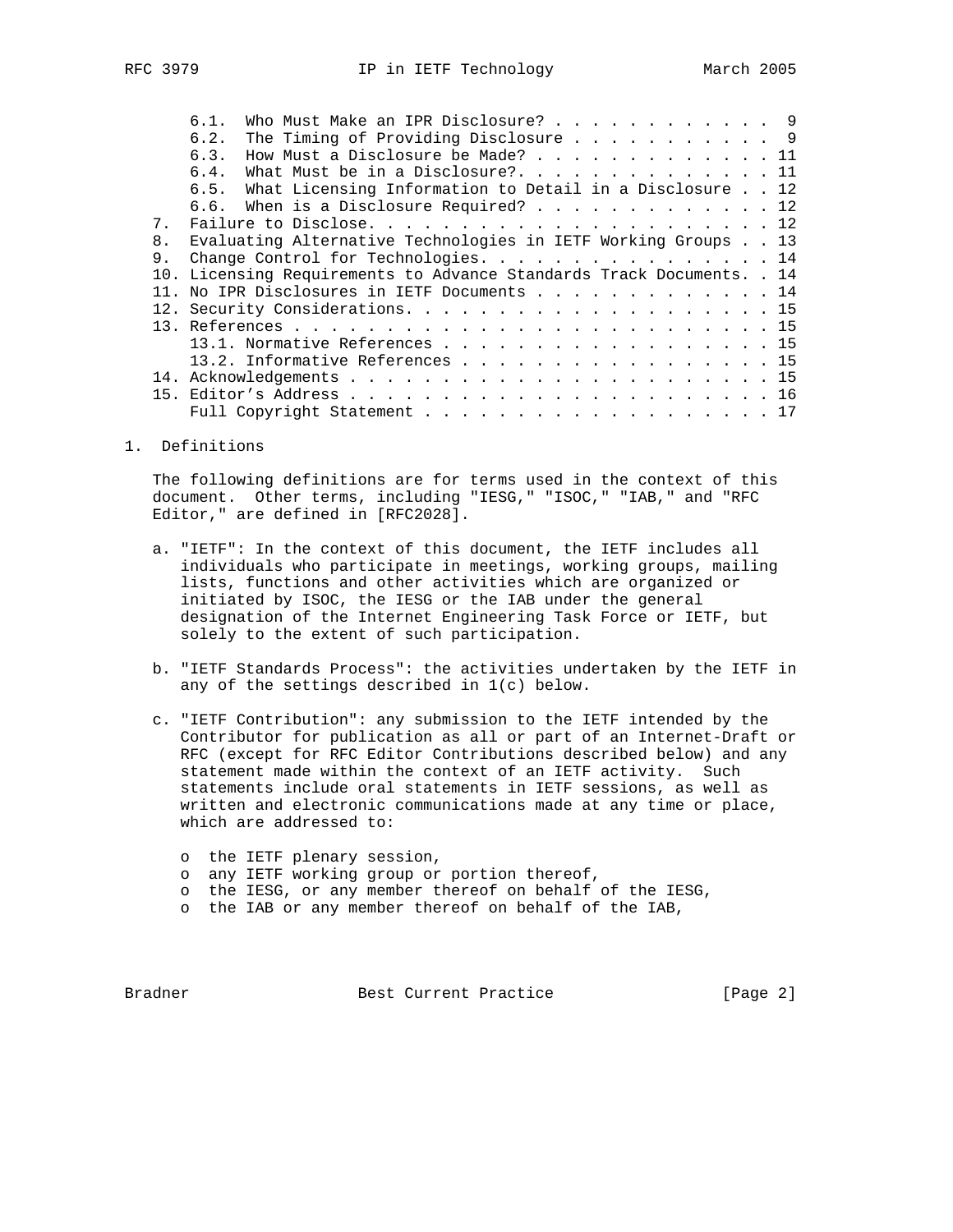- - o any IETF mailing list, including the IETF list itself, any working group or design team list, or any other list functioning under IETF auspices,
	- o the RFC Editor or the Internet-Drafts function (except for RFC Editor Contributions described below).

 Statements made outside of an IETF session, mailing list or other function, that are clearly not intended to be input to an IETF activity, group or function, are not IETF Contributions in the context of this document.

- d. "Internet-Draft": temporary documents used in the IETF and RFC Editor processes. Internet-Drafts are posted on the IETF web site by the IETF Secretariat and have a nominal maximum lifetime in the Secretariat's public directory of 6 months, after which they are removed. Note that Internet-Drafts are archived many places on the Internet, and not all of these places remove expired Internet-Drafts. Internet-Drafts that are under active consideration by the IESG are not removed from the Secretariat's public directory until that consideration is complete. In addition, the author of an Internet-Draft can request that the lifetime in the Secretariat's public directory be extended before the expiration.
- e. "RFC": the basic publication series for the IETF. RFCs are published by the RFC Editor and once published are never modified. (See [RFC2026] Section 2.1)
- f. "RFC Editor Contribution": An Internet-Draft intended by the Contributor to be submitted to the RFC Editor for publication as an Informational or Experimental RFC but not intended to be part of the IETF Standards Process.
- g. "IETF Internet-Drafts": Internet-Drafts other than RFC Editor Contributions. Note that under Section 3.3(a) the grant of rights in regards to IETF Internet-Drafts as specified in this document is perpetual and irrevocable and thus survives the Secretariat's removal of an Internet-Draft from the public directory, except as limited by Section  $3.3(a)(C)$ . (See [RFC2026] Sections 2.2 and 8)
- h. "IETF Documents": RFCs and Internet-Drafts except for Internet- Drafts that are RFC Editor Contributions and the RFCs that are published from them.
- i. "RFC Editor Documents": RFCs and Internet-Drafts that are RFC Editor Contributions and the RFCs that may be published from them.
- j. "Contribution": IETF Contributions or RFC Editor Contributions

Bradner Best Current Practice [Page 3]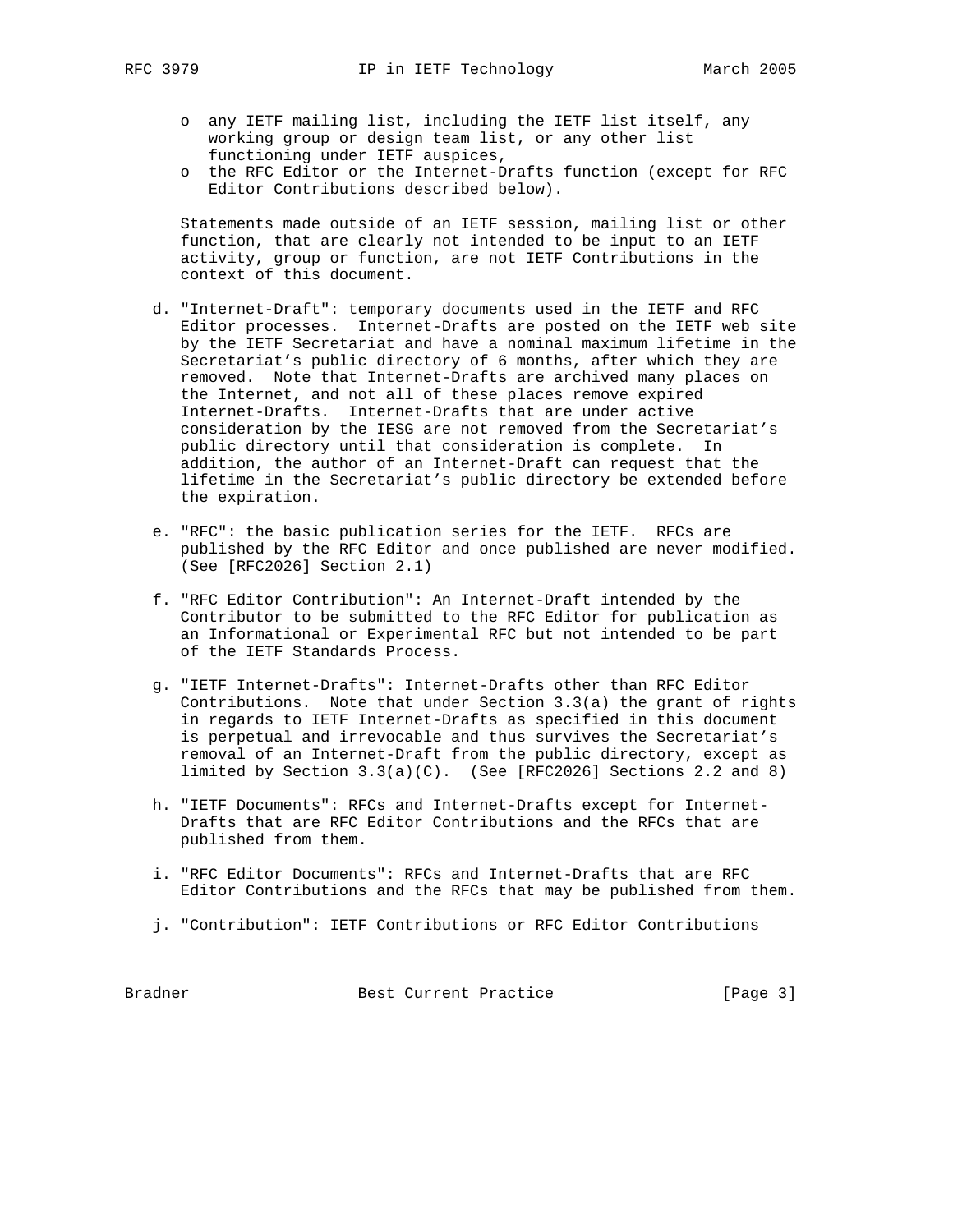- - k. "Contributor": an individual submitting a Contribution
	- l. "Reasonably and personally known": means something an individual knows personally or, because of the job the individual holds, would reasonably be expected to know. This wording is used to indicate that an organization cannot purposely keep an individual in the dark about patents or patent applications just to avoid the disclosure requirement. But this requirement should not be interpreted as requiring the IETF Contributor or participant (or his or her represented organization, if any) to perform a patent search to find applicable IPR.
	- m. "Implementing Technology": means a technology that implements an IETF specification or standard.
	- n. "Covers" or "Covered" mean that a valid claim of a patent or a patent application in any jurisdiction or a protected claim, or any other Intellectual Property Right, would necessarily be infringed by the exercise of a right (e.g., making, using, selling, importing, distribution, copying, etc.) with respect to an Implementing Technology. For purposes of this definition, "valid claim" means a claim of any unexpired patent or patent application which shall not have been withdrawn, cancelled or disclaimed, nor held invalid by a court of competent jurisdiction in an unappealed or unappealable decision.
	- o. "IPR" or "Intellectual Property Rights": means patent, copyright, utility model, invention registration, database and data rights that may Cover an Implementing Technology, whether such rights arise from a registration or renewal thereof, or an application therefore, in each case anywhere in the world.
- 2. Introduction

 In the years since RFC 2026 was published there have been a number of times when the exact intent of Section 10, the section which deals with IPR disclosures has been the subject of vigorous debate within the IETF community. This is because it is becoming increasingly common for IETF working groups to have to deal with claims of Intellectual Property Rights (IPR), such as patent rights, with regards to technology under discussion in working groups. The aim of this document is to clarify various ambiguities in Section 10 of [RFC2026] that led to these debates and to amplify the policy in order to clarify what the IETF is, or should be, doing.

Bradner Best Current Practice [Page 4]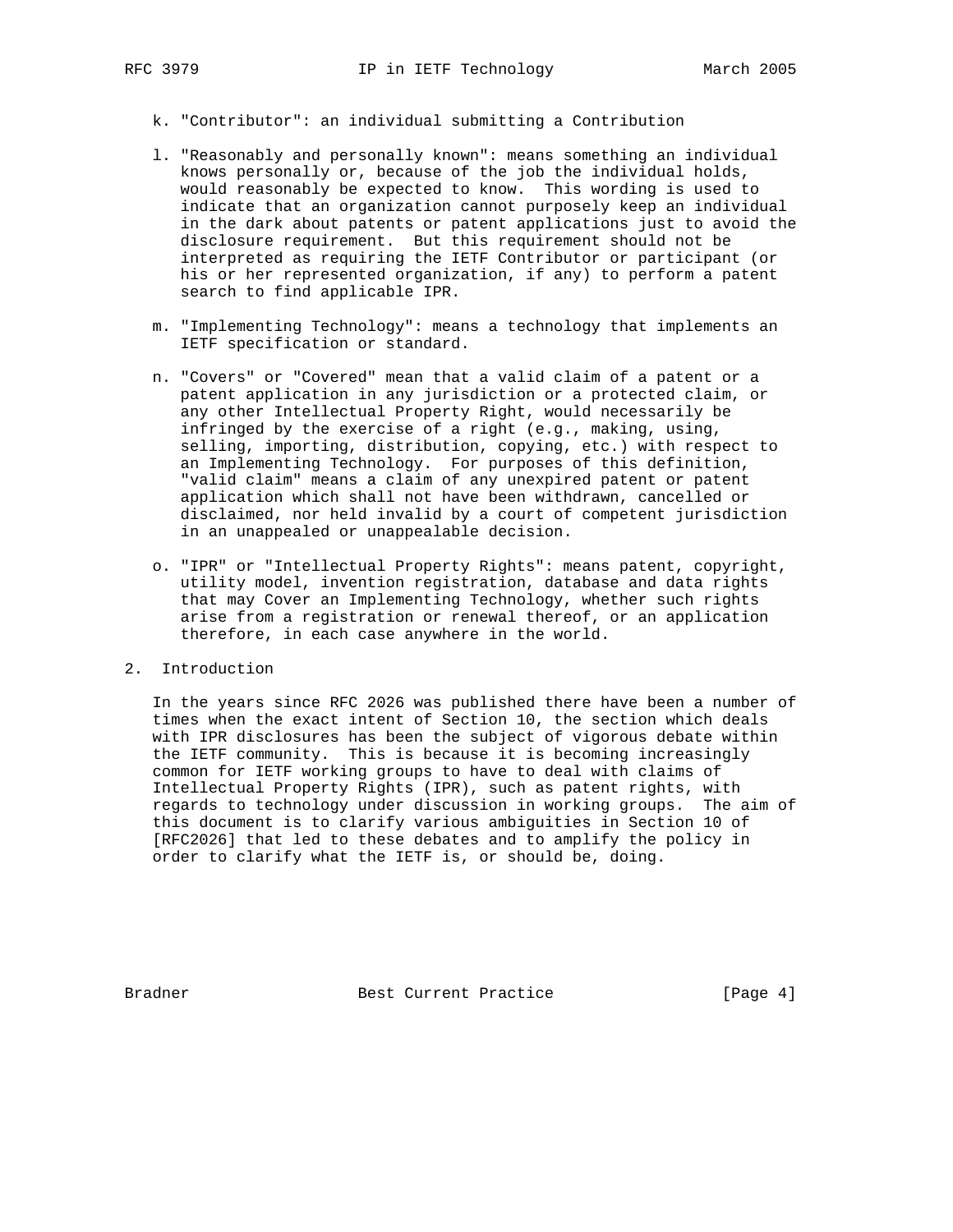IPR disclosures can come at any point in the IETF Standards Process, e.g., before the first Internet-Draft has been submitted, prior to RFC publication, or after an RFC has been published and the working group has been closed down; they can come from people submitting technical proposals as Internet-Drafts, on mailing lists or at meetings, from other people participating in the working group or from third parties who find out that the work is going or has gone on; and they can be based on granted patents or on patent applications, and in some cases be disingenuous, i.e., made to affect the IETF Standards Process rather than to inform.

 RFC 2026, Section 10 established three basic principles regarding the IETF dealing with claims of Intellectual Property Rights:

- (a) the IETF will make no determination about the validity of any particular IPR claim
- (b) the IETF following normal processes can decide to use technology for which IPR disclosures have been made if it decides that such a use is warranted
- (c) in order for the working group and the rest of the IETF to have the information needed to make an informed decision about the use of a particular technology, all those contributing to the working group's discussions must disclose the existence of any IPR the Contributor or other IETF participant believes Covers or may ultimately Cover the technology under discussion. This applies to both Contributors and other participants, and applies whether they contribute in person, via email or by other means. The requirement applies to all IPR of the participant, the participant's employer, sponsor, or others represented by the participants, that is reasonably and personally known to the participant. No patent search is required.

 Section 1 defines the terms used in this document. Sections 3, 4 and 5 of this document address the intellectual property issues previously addressed by Section 10 of RFC 2026. Sections 6 thru 12 then explain the rationale for these provisions, including some of the clarifications that have been made since the adoption of RFC 2026. The rules and procedures set out in this document are not intended to modify or alter the IETF's current policy toward IPR in the context of the IETF Standards Process. They are intended to clarify and fill in procedural gaps.

 A companion document [RFC3978] deals with rights (such as copyrights and trademarks) in Contributions, including the right of IETF and its participants to publish and create derivative works of those Contributions. This document is not intended to address those issues.

Bradner Best Current Practice [Page 5]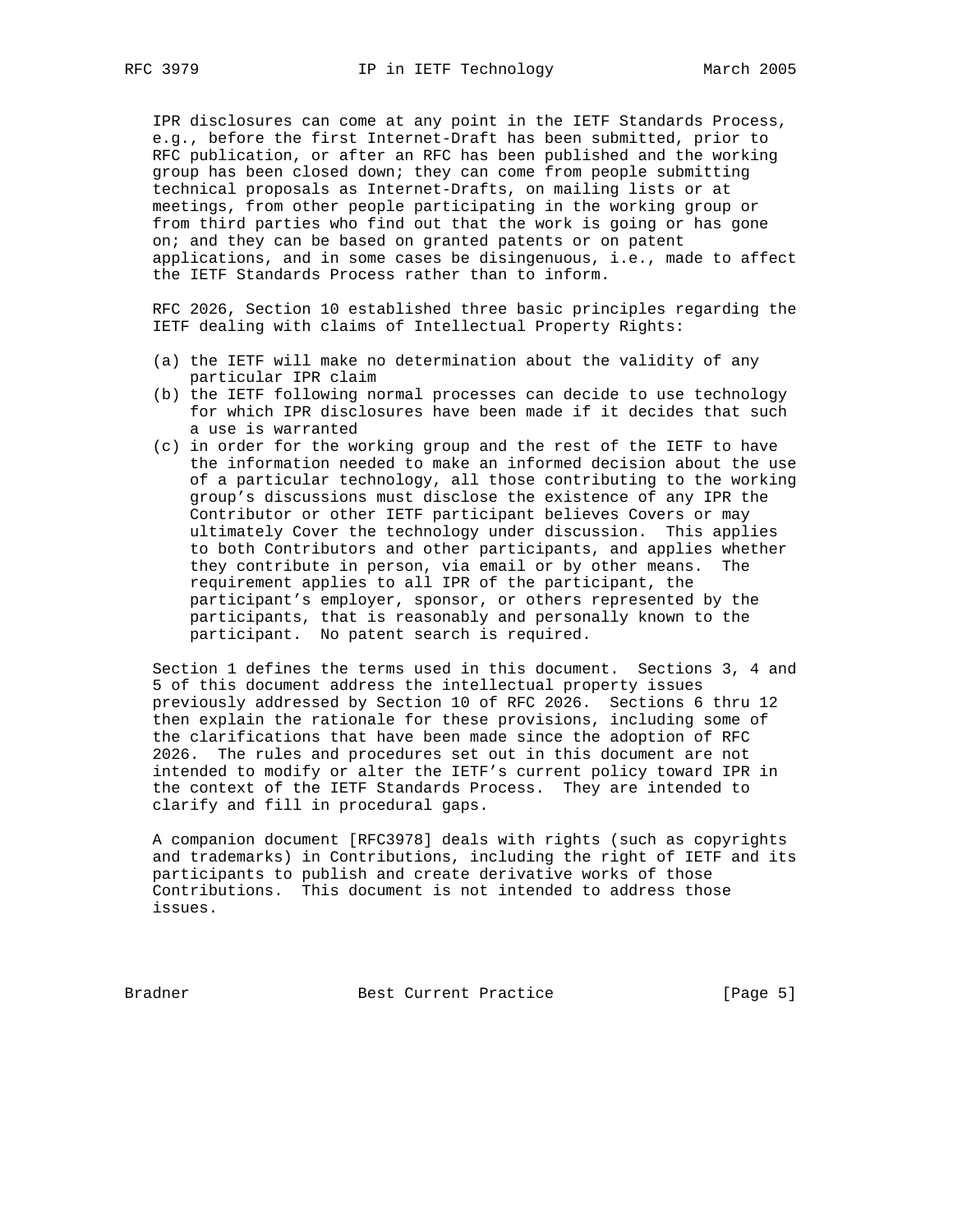This document is not intended as legal advice. Readers are advised to consult their own legal advisors if they would like a legal interpretation of their rights or the rights of the IETF in any Contributions they make.

- 3. Contributions to the IETF
- 3.1. General Policy

 In all matters of Intellectual Property Rights, the intent is to benefit the Internet community and the public at large, while respecting the legitimate rights of others.

- 3.2. Rights and Permissions
- 3.2.1. All Contributions

 By submission of a Contribution, each person actually submitting the Contribution, and each named co-Contributor, is deemed to agree to the following terms and conditions, on his or her own behalf, and on behalf of the organizations the Contributor represents or is sponsored by (if any) when submitting the Contribution.

- A. The Contributor represents that he or she has made or will promptly make all disclosures required by Section 6.1.1 of this document.
- B. The Contributor represents that there are no limits to the Contributor's ability to make the grants, acknowledgments and agreements herein that are reasonably and personally known to the Contributor.
- C. If the Contribution is an Internet-Draft, this agreement must be acknowledged, by including in the "Status of this Memo" section on the first page of the Contribution, the appropriate notices described in Section 5 of [RFC3978].
- 4. Actions for Documents for which IPR Disclosure(s) Have Been Received
	- (A) When any Intellectual Property Right is disclosed before publication as an RFC, with respect to any technology or specification, described in a Contribution in the manner set forth in Section 6 of this document, the RFC Editor shall ensure that the document include a note indicating the existence of such claimed Intellectual Property Rights in any RFC published from the Contribution. (See Section 5 below.)

Bradner Best Current Practice [Page 6]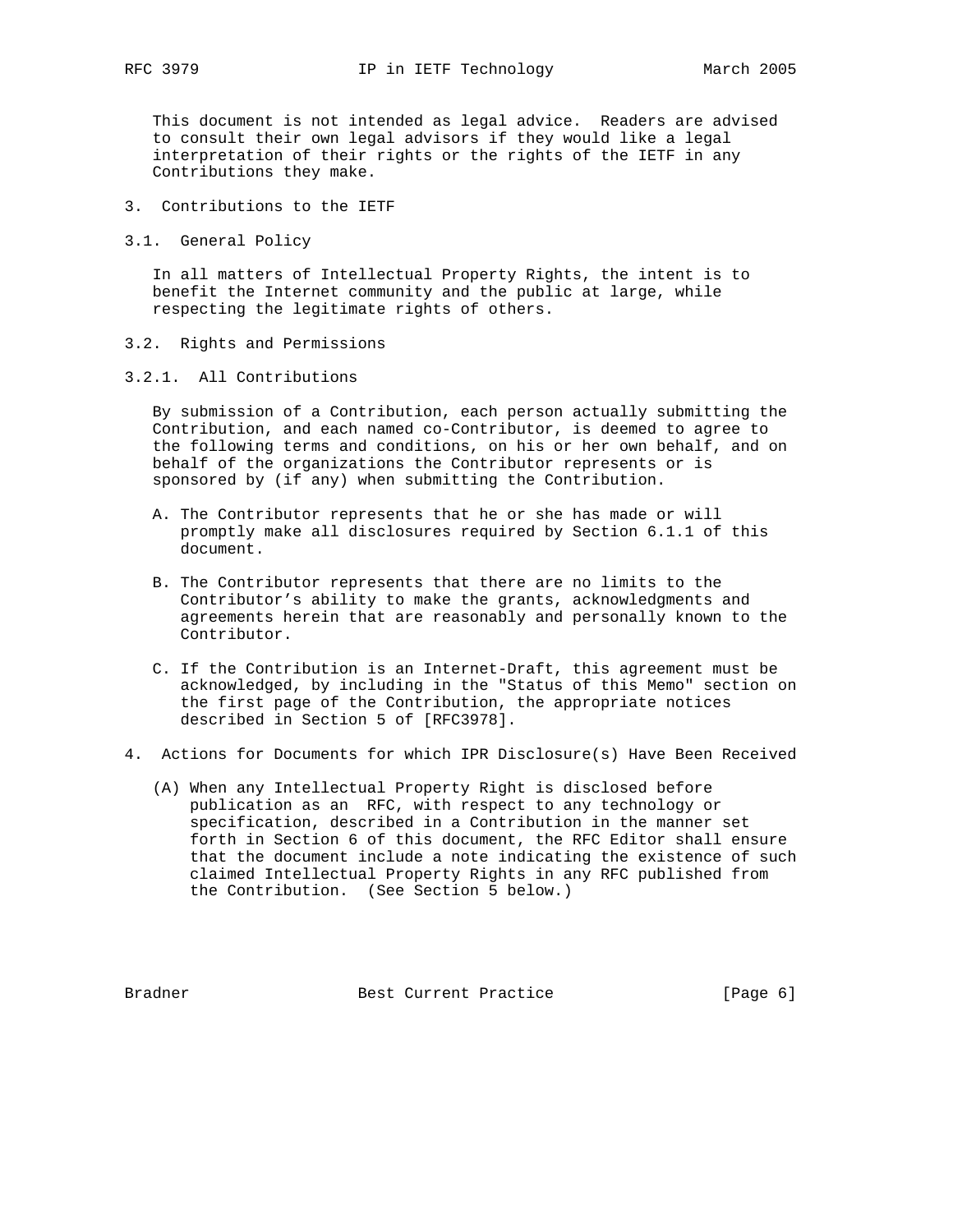- - (B) The IESG disclaims any responsibility for identifying the existence of or for evaluating the applicability of any IPR, disclosed or otherwise, to any IETF technology, specification or standard, and will take no position on the validity or scope of any such IPR claims.
	- (C) Where Intellectual Property Rights have been disclosed for IETF Documents as provided in Section 6 of this document, the IETF Executive Director shall request from the discloser of such IPR, a written assurance that upon approval by the IESG for publication as RFCs of the relevant IETF specification(s), all persons will be able to obtain the right to implement, use, distribute and exercise other rights with respect to Implementing Technology under one of the licensing options specified in Section 6.5 below unless such a statement has already been submitted. The working group proposing the use of the technology with respect to which the Intellectual Property Rights are disclosed may assist the IETF Executive Director in this effort.

 The results of this procedure shall not, in themselves, block publication of an IETF Document or advancement of an IETF Document along the standards track. A working group may take into consideration the results of this procedure in evaluating the technology, and the IESG may defer approval when a delay may facilitate obtaining such assurances. The results will, however, be recorded by the IETF Executive Director, and be made available online.

4.1. No Determination of Reasonable and Non-discriminatory Terms

 The IESG will not make any explicit determination that the assurance of reasonable and non-discriminatory terms or any other terms for the use of an Implementing Technology has been fulfilled in practice. It will instead apply the normal requirements for the advancement of Internet Standards. If the two unrelated implementations of the specification that are required to advance from Proposed Standard to Draft Standard have been produced by different organizations or individuals, or if the "significant implementation and successful operational experience" required to advance from Draft Standard to Standard has been achieved, the IESG will presume that the terms are reasonable and to some degree non-discriminatory. (See RFC 2026, Section 4.1.3.) Note that this also applies to the case where multiple implementers have concluded that no licensing is required. This presumption may be challenged at any time, including during the Last-Call period by sending email to the IESG.

Bradner Best Current Practice [Page 7]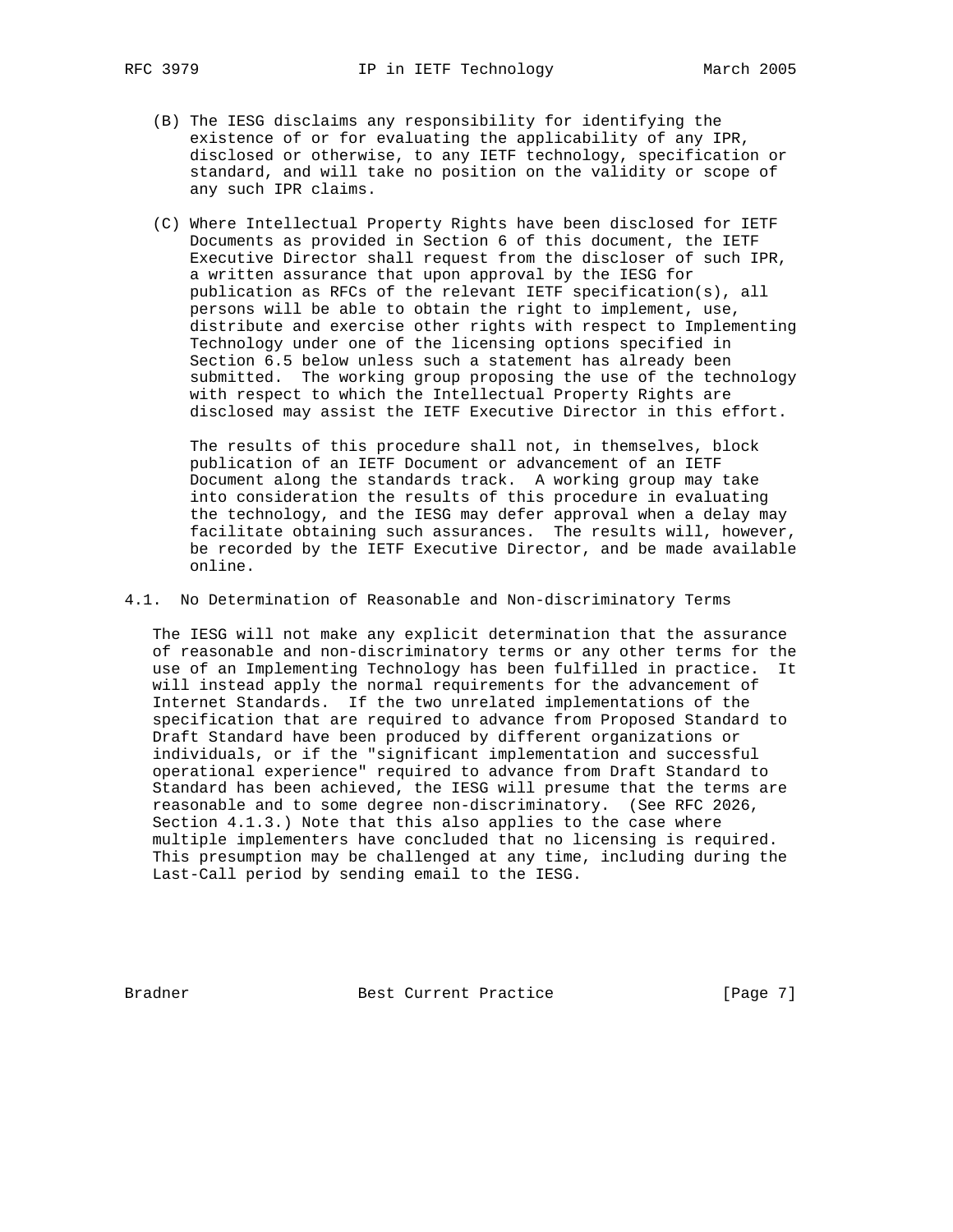# 5. Notice to be Included in RFCs

 The RFC Editor will ensure that the following notice is present in all IETF RFCs and all other RFCs for which an IPR disclosure or assertion has been received prior to publication.

Disclaimer of validity:

 "The IETF takes no position regarding the validity or scope of any Intellectual Property Rights or other rights that might be claimed to pertain to the implementation or use of the technology described in this document or the extent to which any license under such rights might or might not be available; nor does it represent that it has made any independent effort to identify any such rights. Information on the procedures with respect to rights in RFC documents can be found in BCP 78 and BCP 79.

 Copies of IPR disclosures made to the IETF Secretariat and any assurances of licenses to be made available, or the result of an attempt made to obtain a general license or permission for the use of such proprietary rights by implementers or users of this specification can be obtained from the IETF on-line IPR repository at http://www.ietf.org/ipr.

 The IETF invites any interested party to bring to its attention any copyrights, patents or patent applications, or other proprietary rights that may cover technology that may be required to implement this standard. Please address the information to the IETF at ietf-ipr@ietf.org."

6. IPR Disclosures

 This section discusses aspects of obligations associated with IPR disclosure.

 This document refers to the IETF participant making disclosures, consistent with the general IETF philosophy that participants in the IETF act as individuals. A participant's obligation to make a disclosure is also considered satisfied if the IPR owner or the participant's employer or sponsor makes an appropriate disclosure in place of the participant doing so.

Bradner Best Current Practice [Page 8]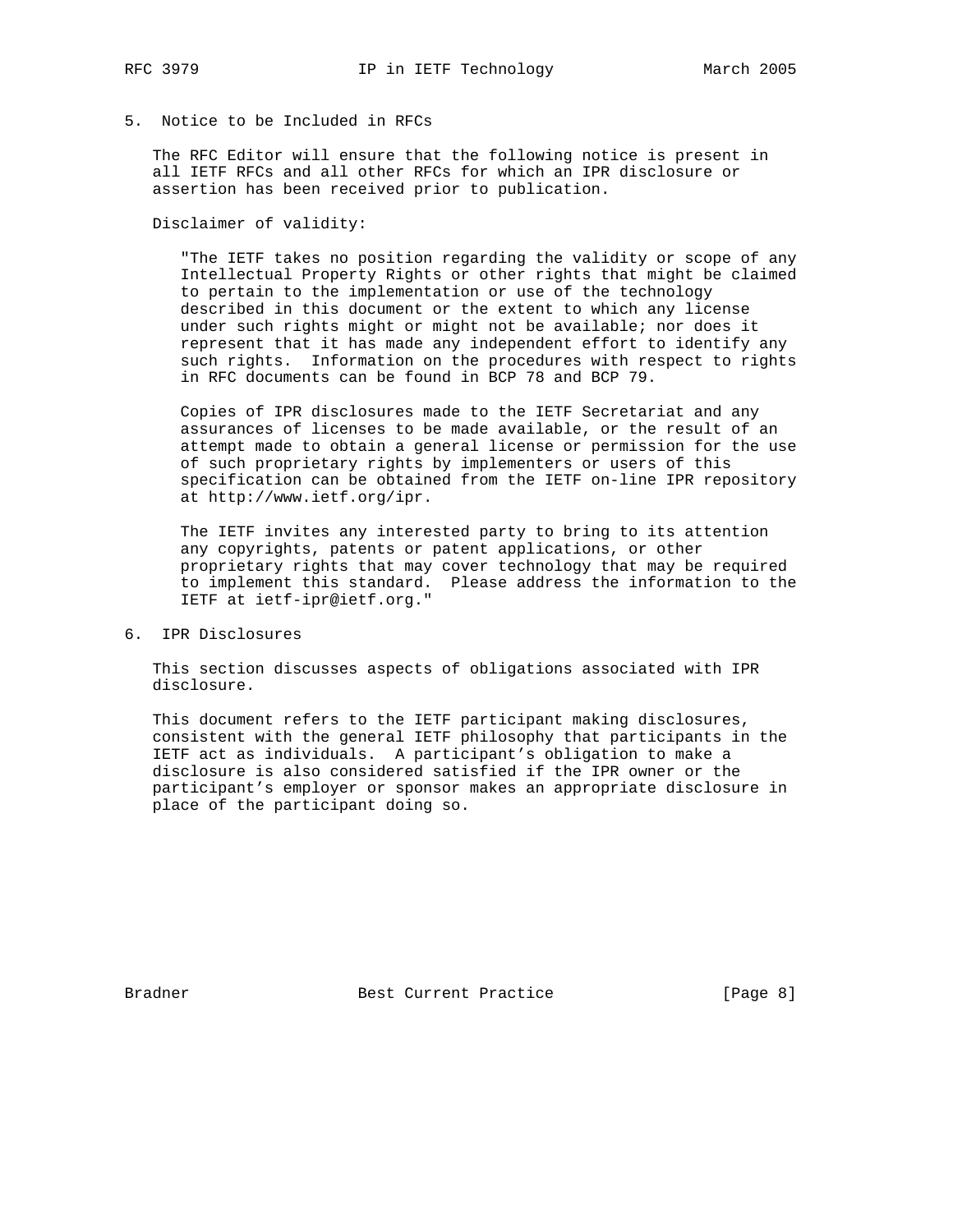- 6.1. Who Must Make an IPR Disclosure?
- 6.1.1. A Contributor's IPR in his or her Contribution

 Any Contributor who reasonably and personally knows of IPR meeting the conditions of Section 6.6 which the Contributor believes Covers or may ultimately Cover his or her Contribution, or which the Contributor reasonably and personally knows his or her employer or sponsor may assert against Implementing Technologies based on such Contribution, must make a disclosure in accordance with this Section 6.

 This requirement specifically includes Contributions that are made by any means including electronic or spoken comments, unless the latter are rejected from consideration before a disclosure could reasonably be submitted. An IPR discloser is requested to withdraw a previous disclosure if a revised Contribution negates the previous IPR disclosure, or to amend a previous disclosure if a revised Contribution substantially alters the previous disclosure.

 Contributors must disclose IPR meeting the description in this section; there are no exceptions to this rule.

6.1.2. An IETF Participant's IPR in Contributions by Others

 Any individual participating in an IETF discussion who reasonably and personally knows of IPR meeting the conditions of Section 6.6 which the individual believes Covers or may ultimately Cover a Contribution made by another person, or which such IETF participant reasonably and personally knows his or her employer or sponsor may assert against Implementing Technologies based on such Contribution, must make a disclosure in accordance with this Section 6.

## 6.1.3. IPR of Others

 If a person has information about IPR that may Cover IETF Contributions, but the participant is not required to disclose because they do not meet the criteria in Section 6.6 (e.g., the IPR is owned by some other company), such person is encouraged to notify the IETF by sending an email message to ietf-ipr@ietf.org. Such a notice should be sent as soon as reasonably possible after the person realizes the connection.

6.2. The Timing of Providing Disclosure

 Timely IPR disclosure is important because working groups need to have as much information as they can while they are evaluating alternative solutions.

Bradner Best Current Practice [Page 9]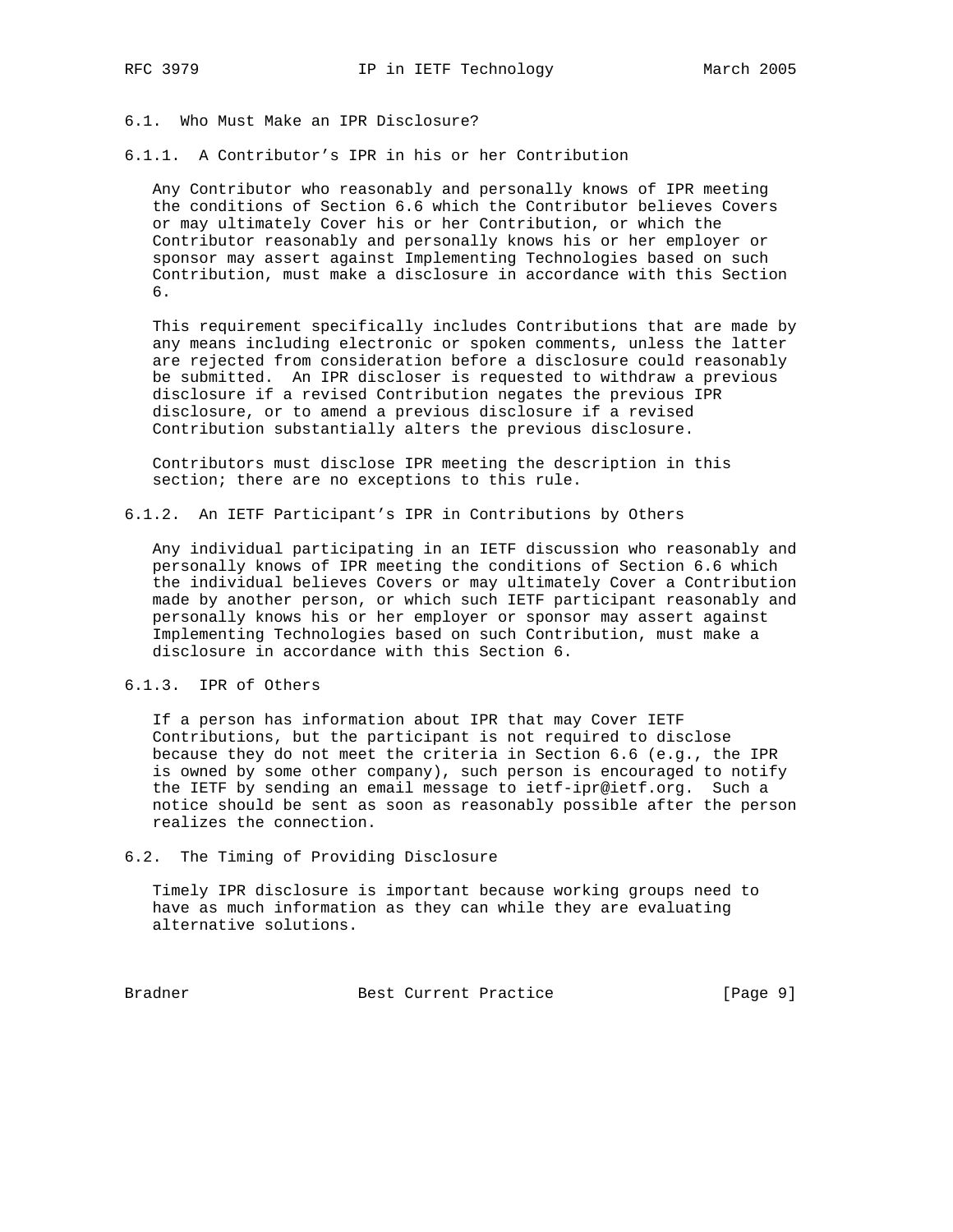## 6.2.1. Timing of Disclosure Under Section 6.1.1

 The IPR disclosure required pursuant to section 6.1.1 must be made as soon as reasonably possible after the Contribution is published in an Internet Draft unless the required disclosure is already on file. For example, if the Contribution is an update to a Contribution for which an IPR disclosure has already been made and the applicability of the disclosure is not changed by the new Contribution, then no new disclosure is required. But if the Contribution is a new one, or is one that changes an existing Contribution such that the revised Contribution is no longer Covered by the disclosed IPR or would be Covered by new or different IPR, then a disclosure must be made.

 If a Contributor first learns of IPR in its Contribution that meets the conditions of Section 6.6, for example a new patent application or the discovery of a relevant patent in a patent portfolio, after the Contribution is published in an Internet-Draft, a disclosure must be made as soon as reasonably possible after the IPR becomes reasonably and personally known to the Contributor.

 Participants who realize that a Contribution will be or has been incorporated into a submission to be published in an Internet Draft, or is seriously being discussed in a working group, are strongly encouraged to make at least a preliminary disclosure. That disclosure should be made as soon after coming to the realization as reasonably possible, not waiting until the document is actually posted or ready for posting.

6.2.2. Timing of Disclosure Under Section 6.1.2

 The IPR disclosure required pursuant to section 6.1.2 must be made as soon as reasonably possible after the Contribution is published in an Internet Draft or RFC, unless the required disclosure is already on file. Participants who realize that the IPR will be or has been incorporated into a submission to be published in an Internet Draft, or is seriously being discussed in a working group, are strongly encouraged to make at least a preliminary disclosure. That disclosure should be made as soon after coming to the realization as reasonably possible, not waiting until the document is actually posted or ready for posting.

 If a participant first learns of IPR that meets the conditions of Section 6.6 in a Contribution by another party, for example a new patent application or the discovery of a relevant patent in a patent portfolio, after the Contribution was published in an Internet-Draft or RFC, a disclosure must be made as soon as reasonably possible after the IPR becomes reasonably and personally known to the participant.

Bradner Best Current Practice [Page 10]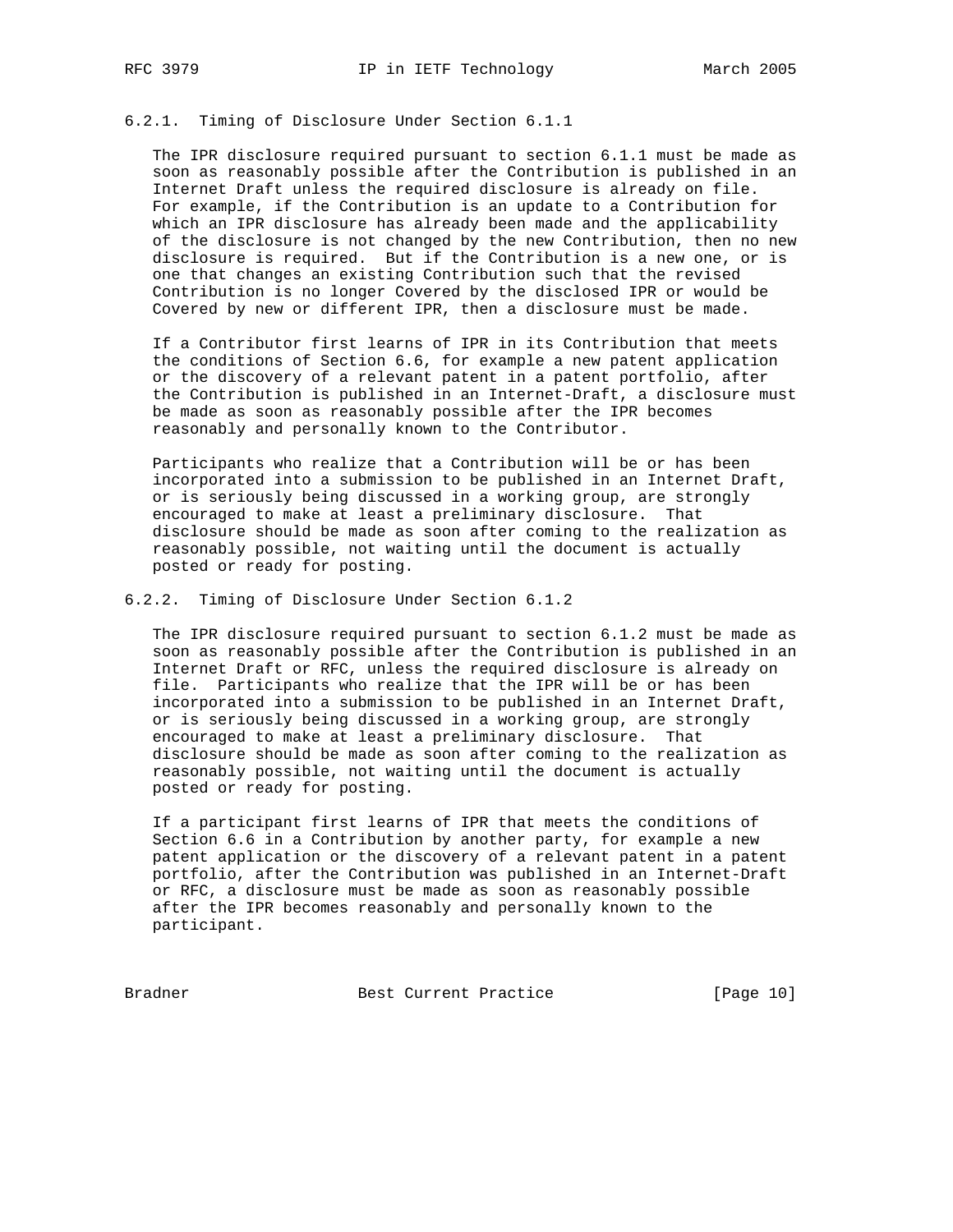6.3. How Must a Disclosure be Made?

 IPR disclosures are made by following the instructions at http://www.ietf.org/ipr-instructions.

- 6.4. What Must be in a Disclosure?
- 6.4.1. The disclosure must list the numbers of any issued patents or published patent applications or indicate that the claim is based on unpublished patent applications. The disclosure must also list the specific IETF or RFC Editor Document(s) or activity affected. If the IETF Document is an Internet-Draft, it must be referenced by specific version number. In addition, if the IETF Document includes multiple parts and it is not reasonably apparent which part of such IETF Document is alleged to be Covered by the IPR in question, it is helpful if the discloser identifies the sections of the IETF Document that are alleged to be so Covered.
- 6.4.2. If a disclosure was made on the basis of a patent application (either published or unpublished), then, if requested to do so by the IESG or by a working group chair, the IETF Executive Director can request a new disclosure indicating whether any of the following has occurred: the publication of a previously unpublished patent application, the abandonment of the application and/or the issuance of a patent thereon. If the patent has issued, then the new disclosure must include the patent number and, if the claims of the granted patent differ from those of the application in manner material to the relevant Contribution, it is helpful if such a disclosure describes any differences in applicability to the Contribution. If the patent application was abandoned, then the new disclosure must explicitly withdraw any earlier disclosures based on the application.

New or revised disclosures may be made voluntarily at any time.

6.4.3. The requirement for an IPR disclosure is not satisfied by the submission of a blanket statement of possible IPR on every Contribution. This is the case because the aim of the disclosure requirement is to provide information about specific IPR against specific technology under discussion in the IETF. The requirement is also not satisfied by a blanket statement of willingness to license all potential IPR under fair and non-discriminatory terms for the same reason. However, the requirement for an IPR disclosure is satisfied by a blanket statement of the IPR discloser's willingness to license all of its potential IPR meeting the requirements of Section 6.6 (and either Section 6.1.1 or 6.1.2) to implementers of an IETF specification on a royalty-free basis as long as any other terms and conditions are disclosed in the IPR disclosure statement.

Bradner Best Current Practice [Page 11]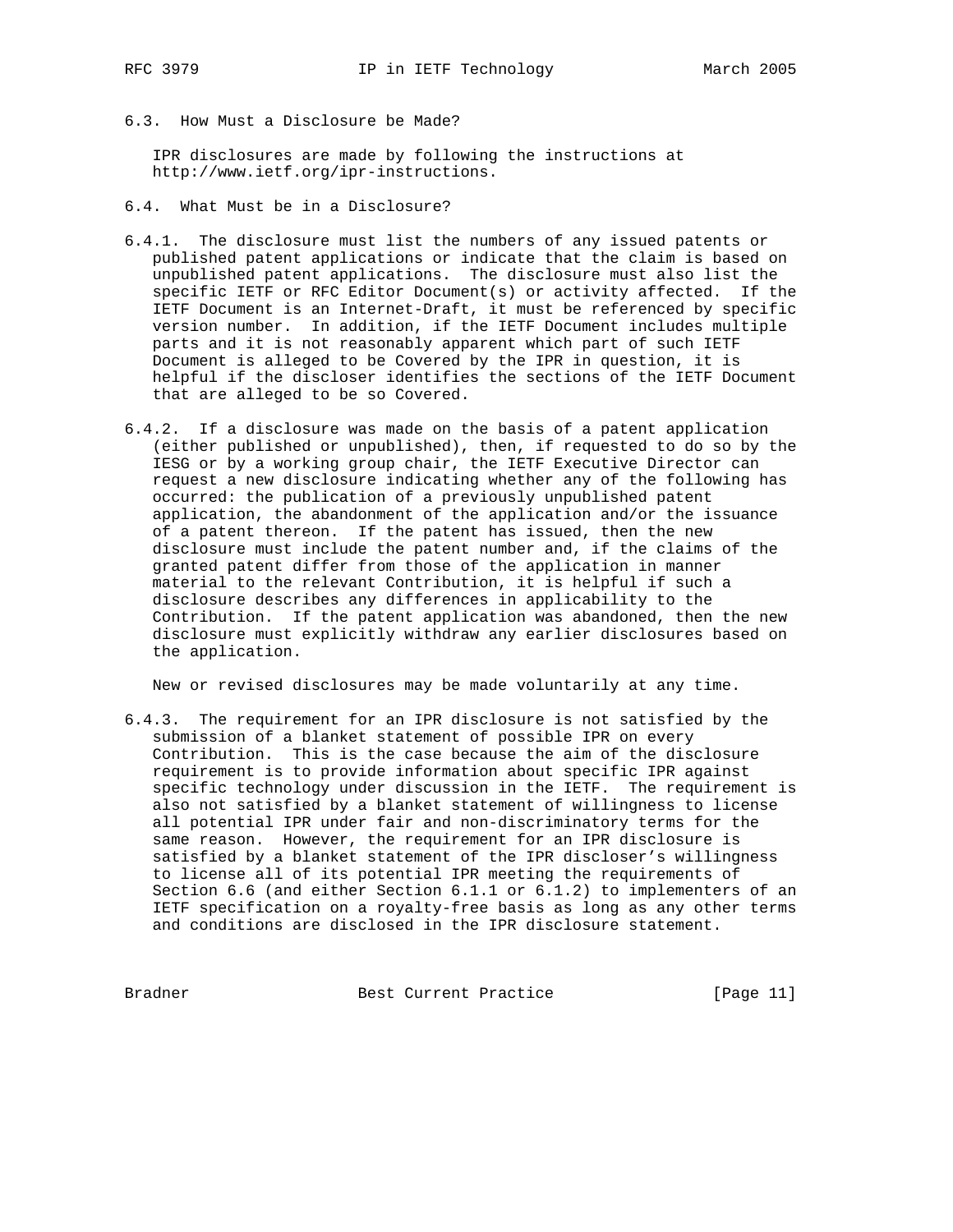## 6.5. What Licensing Information to Detail in a Disclosure

 Since IPR disclosures will be used by IETF working groups during their evaluation of alternative technical solutions, it is helpful if an IPR disclosure includes information about licensing of the IPR in case Implementing Technologies require a license. Specifically, it is helpful to indicate whether, upon approval by the IESG for publication as RFCs of the relevant IETF specification(s), all persons will be able to obtain the right to implement, use, distribute and exercise other rights with respect to an Implementing Technology a) under a royalty-free and otherwise reasonable and non discriminatory license, or b) under a license that contains reasonable and non-discriminatory terms and conditions, including a reasonable royalty or other payment, or c) without the need to obtain a license from the IPR holder.

 The inclusion of licensing information in IPR disclosures is not mandatory but it is encouraged so that the working groups will have as much information as they can during their deliberations. If the inclusion of licensing information in an IPR disclosure would significantly delay its submission it is quite reasonable to submit a disclosure without licensing information and then submit a new disclosure when the licensing information becomes available.

6.6. When is a Disclosure Required?

 IPR disclosures under Sections 6.1.1. and 6.1.2 are required with respect to IPR that is owned directly or indirectly, by the individual or his/her employer or sponsor (if any) or that such persons otherwise have the right to license or assert.

7. Failure to Disclose

 There are cases where individuals are not permitted by their employers or by other factors to disclose the existence or substance of patent applications or other IPR. Since disclosure is required for anyone submitting documents or participating in IETF discussions, a person who does not disclose IPR for this reason, or any other reason, must not contribute to or participate in IETF activities with respect to technologies that he or she reasonably and personally knows to be Covered by IPR which he or she will not disclose. Contributing to or participating in IETF discussions about a technology without making required IPR disclosures is a violation of IETF process.

Bradner Best Current Practice [Page 12]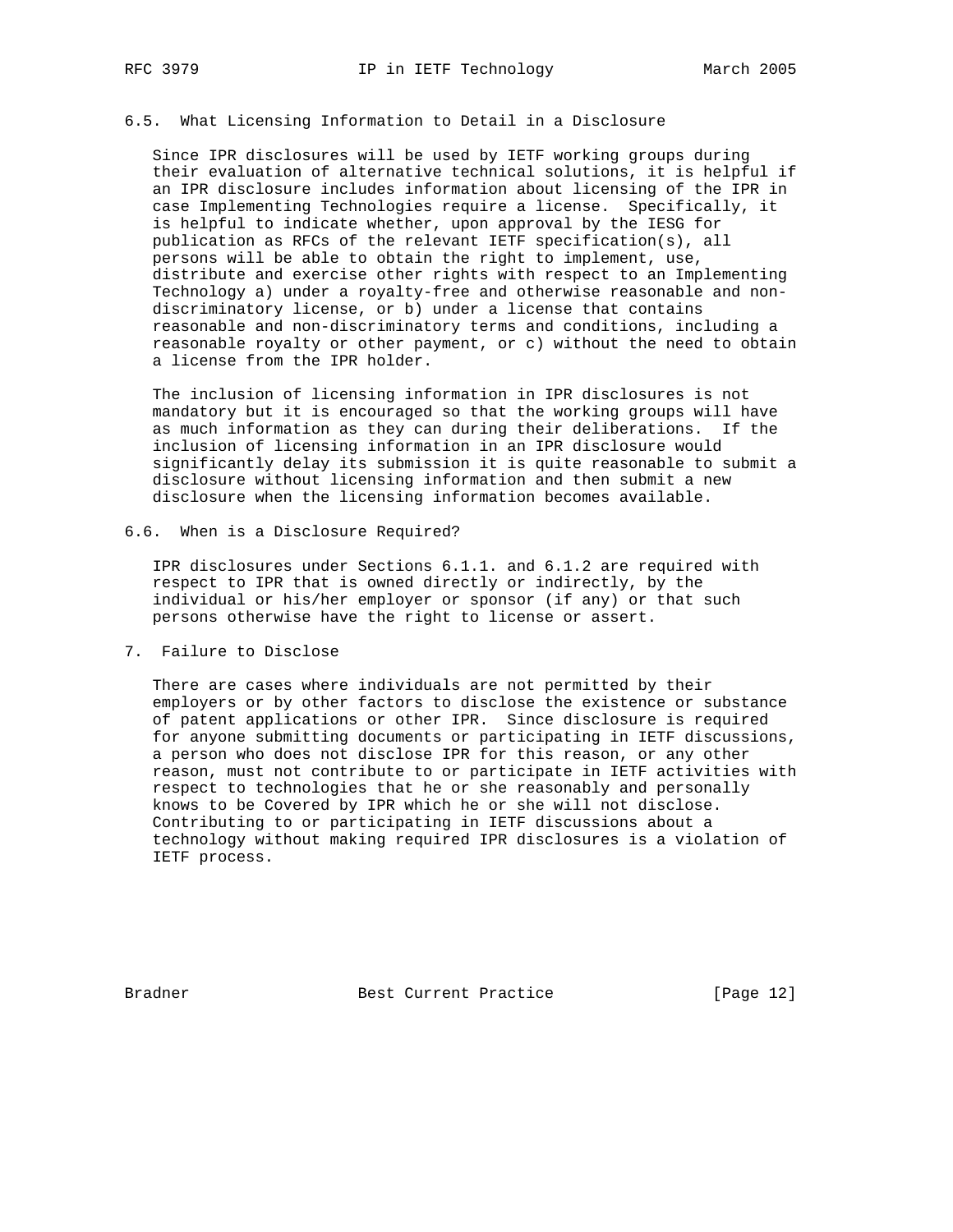## 8. Evaluating Alternative Technologies in IETF Working Groups

 In general, IETF working groups prefer technologies with no known IPR claims or, for technologies with claims against them, an offer of royalty-free licensing. But IETF working groups have the discretion to adopt technology with a commitment of fair and non-discriminatory terms, or even with no licensing commitment, if they feel that this technology is superior enough to alternatives with fewer IPR claims or free licensing to outweigh the potential cost of the licenses.

 Over the last few years the IETF has adopted stricter requirements for some security technologies. It has become common to have a mandatory-to-implement security technology in IETF technology specifications. This is to ensure that there will be at least one common security technology present in all implementations of such a specification that can be used in all cases. This does not limit the specification from including other security technologies, the use of which could be negotiated between implementations. An IETF consensus has developed that no mandatory-to-implement security technology can be specified in an IETF specification unless it has no known IPR claims against it or a royalty-free license is available to implementers of the specification unless there is a very good reason to do so. This limitation does not extend to other security technologies in the same specification if they are not listed as mandatory-to-implement.

 It should also be noted that the absence of IPR disclosures is not the same thing as the knowledge that there will be no IPR claims in the future. People or organizations not currently involved in the IETF or people or organizations that discover IPR they feel to be relevant in their patent portfolios can make IPR disclosures at any time.

 It should also be noted that the validity and enforceability of any IPR may be challenged for legitimate reasons, and the mere existence of an IPR disclosure should not automatically be taken to mean that the disclosed IPR is valid or enforceable. Although the IETF can make no actual determination of validity, enforceability or applicability of any particular IPR claim, it is reasonable that a working group will take into account on their own opinions of the validity, enforceability or applicability of Intellectual Property Rights in their evaluation of alternative technologies.

Bradner Best Current Practice [Page 13]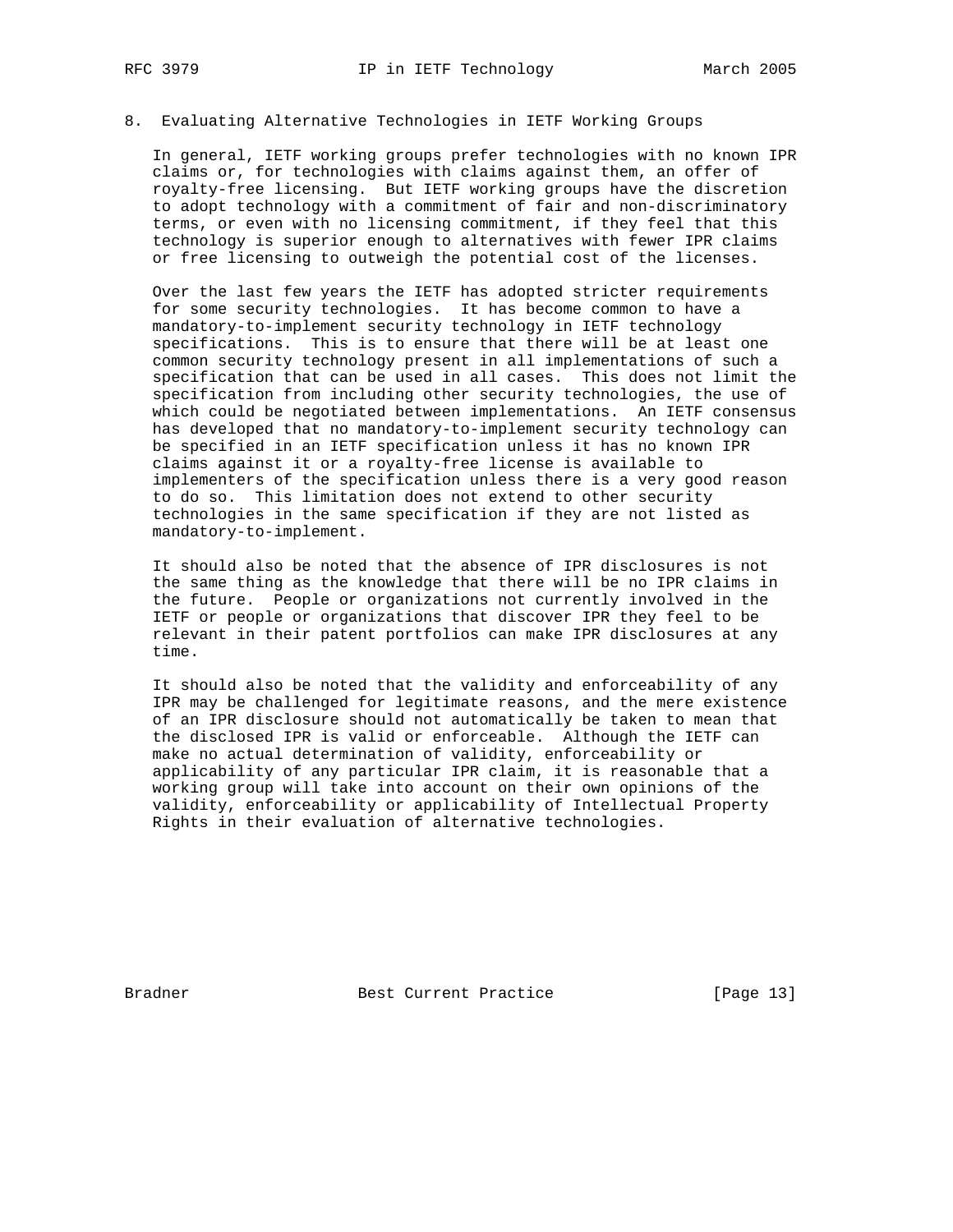# 9. Change Control for Technologies

 The IETF must have change control over the technology described in any standards track IETF Documents in order to fix problems that may be discovered or to produce other derivative works.

 In some cases the developer of patented or otherwise controlled technology may decide to hand over to the IETF the right to evolve the technology (a.k.a., "change control"). The implementation of an agreement between the IETF and the developer of the technology can be complex. (See [RFC1790] and [RFC2339] for examples.)

 Note that there is no inherent prohibition against a standards track IETF Document making a normative reference to proprietary technology. For example, a number of IETF Standards support proprietary cryptographic transforms.

10. Licensing Requirements to Advance Standards Track IETF Documents

 RFC 2026 Section 4.1.2 states: "If patented or otherwise controlled technology is required for implementation, the separate implementations must also have resulted from separate exercise of the licensing process." A key word in this text is "required." The mere existence of disclosed IPR does not necessarily mean that licenses are actually required in order to implement the technology. Section 4.1 of this document should be taken to apply to the case where there are multiple implementations and none of the implementers have felt that they needed to license the technology and they have no plausible indications that any IPR holder(s) will try to enforce their IPR.

11. No IPR Disclosures in IETF Documents

 IETF and RFC Editor Documents must not contain any mention of specific IPR. All specific IPR disclosures must be submitted as described in Section 6. Specific IPR disclosures must not be in the affected IETF and RFC Editor Documents because the reader could be misled. The inclusion of a particular IPR disclosure in a document could be interpreted to mean that the IETF, IESG, or RFC Editor has formed an opinion on the validity, enforceability, or applicability of the IPR. The reader could also be misled to think that the included IPR disclosures are the only IPR disclosures the IETF has received concerning the IETF document. Readers should always refer to the on-line web page to get a full list of IPR disclosures received by the IETF concerning any Contribution. (http://www.ietf.org/ipr/)

Bradner Best Current Practice [Page 14]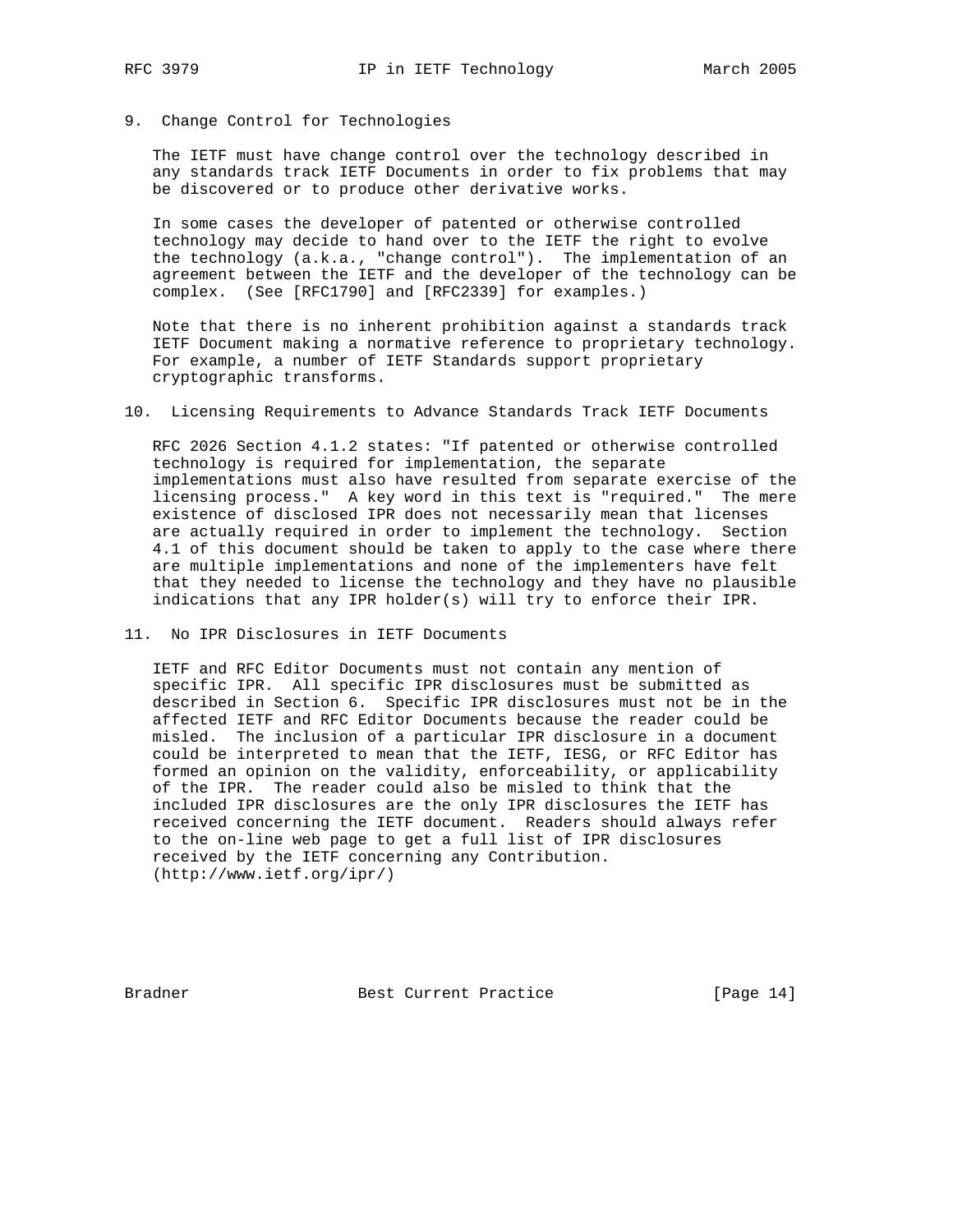12. Security Considerations

 This memo relates to IETF process, not any particular technology. There are security considerations when adopting any technology, whether IPR-protected or not. A working group should take those security considerations into account as one part of evaluating the technology, just as IPR is one part, but there are no known issues of security with IPR procedures.

- 13. References
- 13.1. Normative References
	- [RFC2026] Bradner, S., "The Internet Standards Process -- Revision 3", BCP 9, RFC 2026, October 1996.
	- [RFC2028] Hovey, R. and S. Bradner, "The Organizations Involved in the IETF Standards Process", BCP 11, RFC 2028, October 1996.
	- [RFC2418] Bradner, S., "IETF Working Group Guidelines and Procedures", BCP 25, RFC 2418, September 1998.
	- [RFC3978] Bradner, S., Ed., "IETF Rights in Contributions", BCP 78, RFC 3978, January 2005.
- 13.2. Informative References
	- [RFC1790] Cerf, V., "An Agreement between the Internet Society and Sun Microsystems, Inc. in the Matter of ONC RPC and XDR Protocols", RFC 1790, April 1995.
	- [RFC2339] The Internet Society and Sun Microsystems, "An Agreement Between the Internet Society, the IETF, and Sun Microsystems, Inc. in the matter of NFS V.4 Protocols", RFC 2339, May 1998.
- 14. Acknowledgements

 The editor would like to acknowledge the help of the IETF IPR Working Group and, in particular the help of Jorge Contreras of Hale and Dorr for his careful legal reviews of this and other IETF IPR-related and process documents. The editor would also like to thank Valerie See for her extensive comments and suggestions.

Bradner Best Current Practice [Page 15]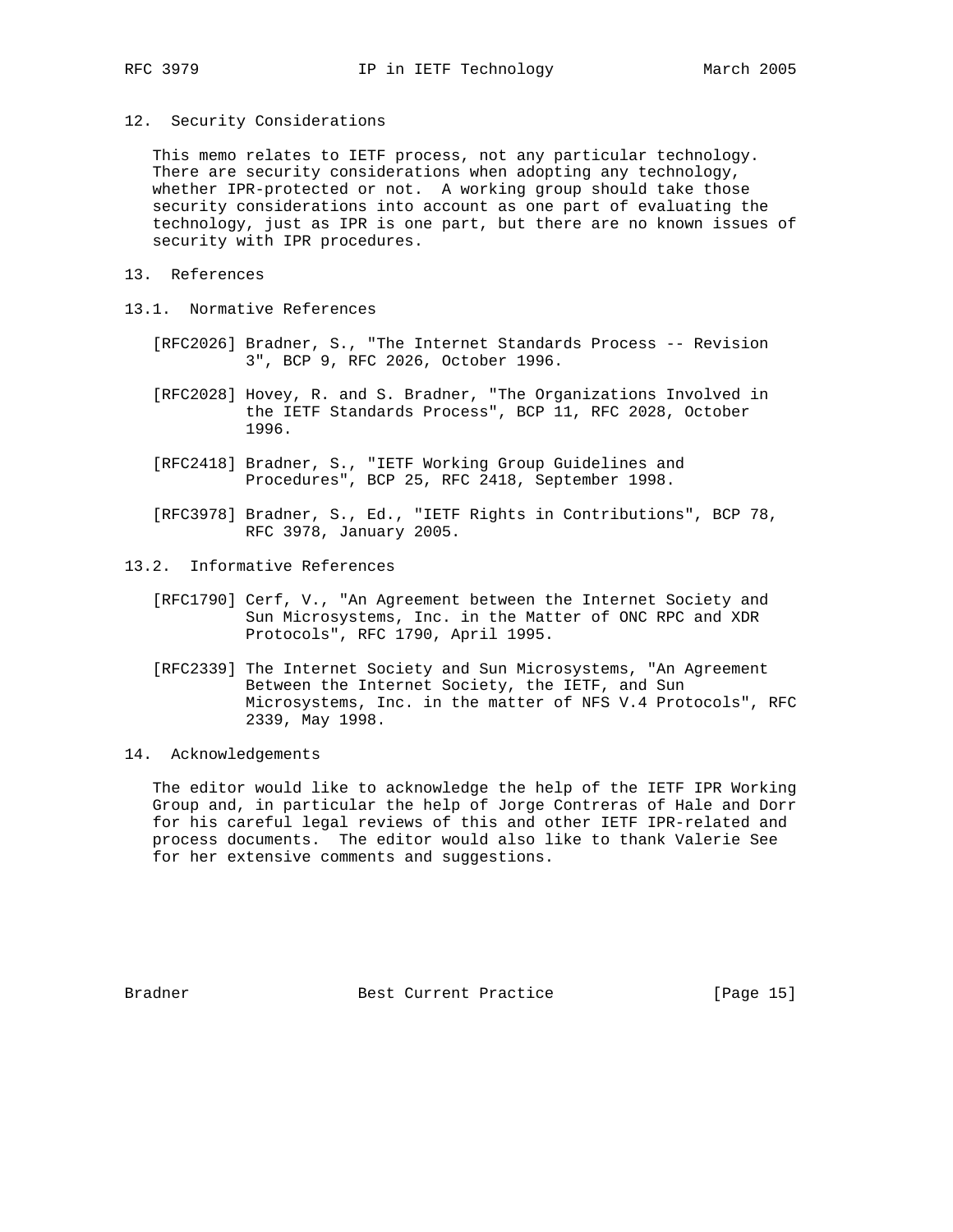Editor's Address

 Scott Bradner Harvard University 29 Oxford St. Cambridge MA, 02138

 Phone: +1 617 495 3864 EMail: sob@harvard.edu

Bradner Best Current Practice [Page 16]